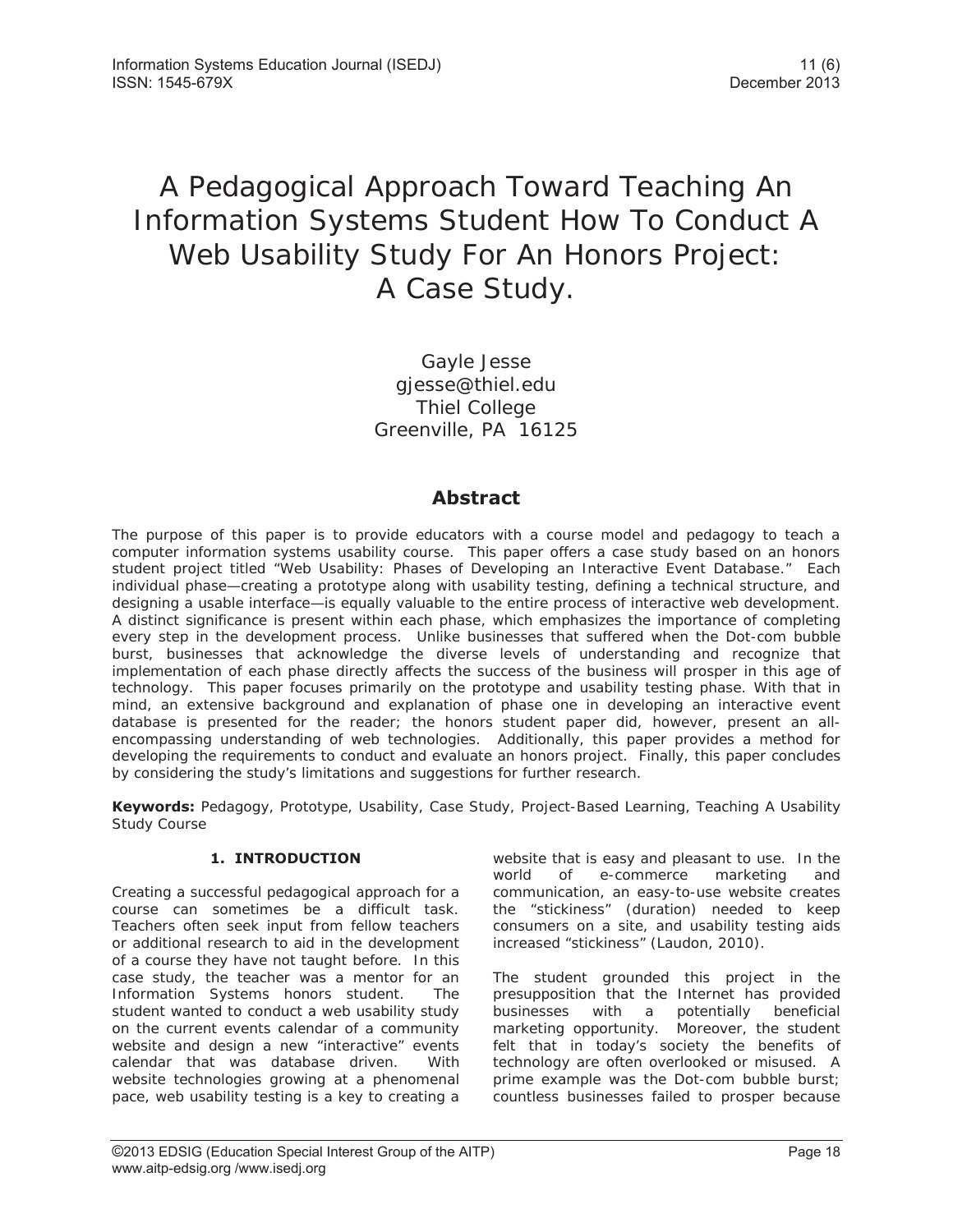they did not effectively make use of web technologies. These organizations did not understand the increased demands of conducting business over the Web and failed to consider many elements that differed between Web and storefront business interactions. Additionally, the student stated a strong interest in providing ways in which technology can aid in communication effectiveness and efficiency. The interest in utilizing technology toward effective communication made the student feel that online interactive databases are an intriguing and powerful tool. Furthermore, the student cited the capabilities of a database for outputting effective and efficient results, which was observed from prior classroom and personal experiences. For example, an individual can obtain database results immediately based on specific and customizable searches rather than browsing an entire site or webpage fruitlessly. The student felt that a website is more usable if narrowed options or categories can be employed such as: name, price, date, or keywords, and then clicking a "Search" button tool. The returned results are normally valued because the results are typically an organized list with specific relevance associated with one's original browsing interest. This, in return, informs the individual and results in effective communication between the client and the business/organization.

## **2. LITERATURE REVIEW**

The following literature review defines pedagogy, case studies, using case studies as educational applications, and the Thiel College honors program, student honors project requirements, and teacher/mentor requirements.

## **2.1 Pedagogy - Define**

The Oxford English Dictionary defines *pedagogy*  as "the method and practice of teaching, especially as an academic subject or theoretical concept" (Pedagogy, n.d.). World Bank (n.d.) research indicates that the way to teach is changing. New pedagogies must be utilized because the old pedagogies based on teachercontrolled learning that is highly formal and standardized is no longer relevant. In the 21<sup>st</sup> Century, students are learning by critical thinking, active learning, problem solving skills, communication (making connections and expressing oneself), and contextualized knowledge (Kharbach, n.d.). Further research

by the National Training Laboratory shows that the amount of new information learners retain depends on how the information is presented (World Bank, n.d.). Summarizing the Learning Pyramid (World Bank, n.d.), students learn best when they are actively engaged in their own learning. Confucius said nearly 2,500 years ago, "I hear and I forget. I see and I remember. I do and I understand." (Moncur, n.d.). For the purpose of this research paper, the learning pyramid proves that the honors project in this paper follows the 21<sup>st</sup> Century pedagogy.

## **2.2 Case Study - Defined**

Simply stated, the purpose of writing cases and sharing them with others is to share experience without all of us actually having to be in the same place (GTTP, 2012). Technically stated, a case study can be defined as the collection and presentation of detailed information about a particular participant or small group, frequently including the accounts of subjects themselves (Case Studies, n.d.). The pedagogy for writing this case study was based on Robert K. Yin's (1993) research. Additionally, this paper is considered a "Critical Instance Case Study" (Case Studies, n.d.). A critical instance case study occurs where one or more sites are examined for either the purpose of examining a situation of unique interest with little to no interest in generalizability or to call into question or challenge a highly generalized or universal assertion. This method was chosen because it is useful for answering cause and effect questions. The research presented here will determine if the pedagogy utilized with the honors student resulted in an effective final project. Ultimately, in designing the study, researchers need to make explicit the questions to be explored and the theoretical perspective(s) from which they will approach the case. There are three most commonly adopted theories: Organizational Theories, Social Theories, and Individual Theories. Individual theories focus primarily on the individual's development, cognitive behavior, personality, learning and disability, and interpersonal interactions of a particular subject (Case Studies, n.d.). Finally, this paper undertakes an approach rooted in the Individual Theories.

## **2.3 Case Studies as Educational Appliances**

What types of educational appliances do case studies provide for teachers? The 1950s marked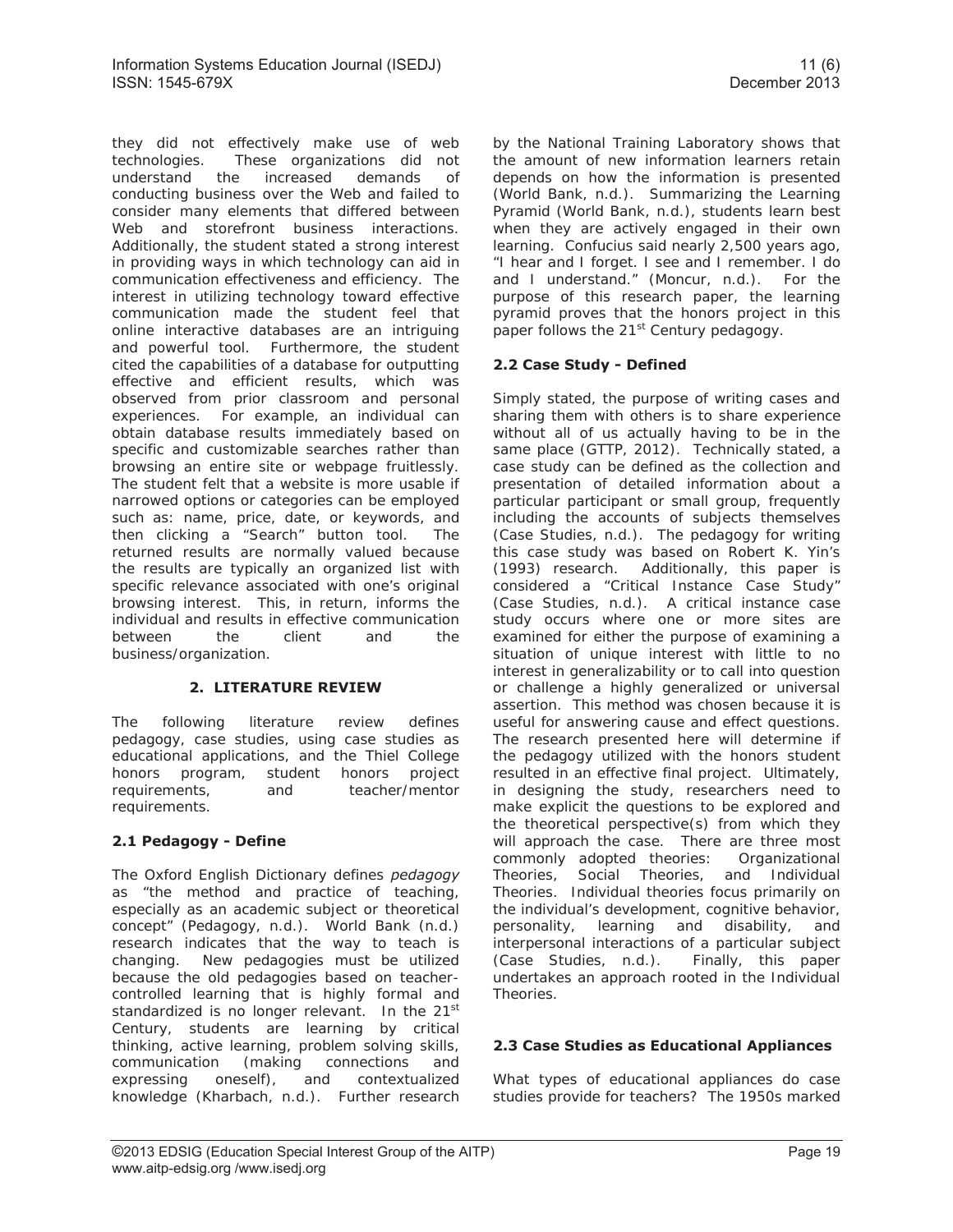the dawn of a new era in case study research, namely the utilization of the case study as a teaching method. "Instituted at Harvard Business School in the 1950s as a primary method of teaching, cases have since been used in classrooms and lecture halls alike, either as part of a course of study or as the main focus of the course to which other teaching material is added" (Armisted 1984). Armisted (1984) looked at eight types of case studies, offered pros and cons of using case studies in the classroom, and offered suggestions for successfully writing and using case studies. If using case studies in the classroom is of interest, further supporting research can found by reviewing Merseth (1991) "*The Case for Cases in Teacher Education",* Boehrer (1990) "Teaching With Cases: Learning to Question. *New Directions for Teaching and Learning*", and Boyce (1993) "*The Case Study Approach for Pedagogists*".

## **2.4 Honors Program - Defined**

The Thiel College Academic Catalog (2011-12), pages 177 and 178, summarized the Honors Program as follows: The goals of the Honors Program at Thiel College are to provide an integrative education designed to enhance critical thinking, to enable students to make connections among disciplines and to promote a world view grounded in the exploration of ideas, ideologies and values. These goals are fostered in an environment of small classes, free intellectual inquiry and close association with professors.

In order to provide an appropriate and challenging educational structure, the Honors Program provides a core set of courses that is separate from the College's general education requirement. This core is described in the Honors Program course offerings. It includes some freshman-level classes that are variations of college-wide courses, and a unique sequence of courses during the sophomore and junior years designed specifically for Honors Program members. Participation in the Honors Program permits a combination of the Honors requirements with any academic major with the exception of education.

The honors student course requirements can be found in the appendix (section "Honors Program Requirements").

## **2.5 Honors Project Requirements**

The capstone research project for Honors Program students is **HON 322— Interdisciplinary Course IV: Independent Project** and is worth two credit hours. Students apply the work done in Honors Interdisciplinary Course III by choosing a project related to their own special interests and work independently with the course professor and a mentor. The project integrates library research with a student's own original contributions, which culminates in a public presentation of the project.

The student(s) final project is evaluated using four different criteria:

- 1. Mentor's evaluation of paper.
- 2. Mentor's evaluation of project process.
- 3. Second reader's evaluation of paper.
- 4. Mentor's or Director's evaluation of oral presentation.

Finally, if the student needs to purchase supplies, the Thiel College Honors Program reimburses students up to \$150.

## **2.6 Teacher Requirements**

Per a discussion with the director of the Honors Program, mentors have four major responsibilities: grade the final paper, teach the student how to conduct a research project, teach any other required curriculum, and create a meeting schedule between the mentor and the student. Thus, the teacher/mentor graded the paper according to the supplied grading rubric discussed in section 5 of this paper. Additionally, the teacher/mentor created a meeting schedule that is also discussed in section 3.4. Also, the teacher/mentor instructed courses on all three phases of this project; however, only one phase (Phase I – Usability Testing) is discussed in detail. Finally, the teacher/mentor assisted the student with conducting the research project. To do this, the teacher supplied the student with three required readings:

- 1. Theoretical Frameworks in Qualitative Research by Anfara & Mertz (2006). Only the introduction was assigned.
- 2. The literature review of a step-by-step guide for students by Ridley (2008). Only Chapters 2, 3, 6, and 8 were assigned.
- 3. Reading and understanding research by Locke & Silverman (2004). Chapter 3 and Appendices B and C were assigned.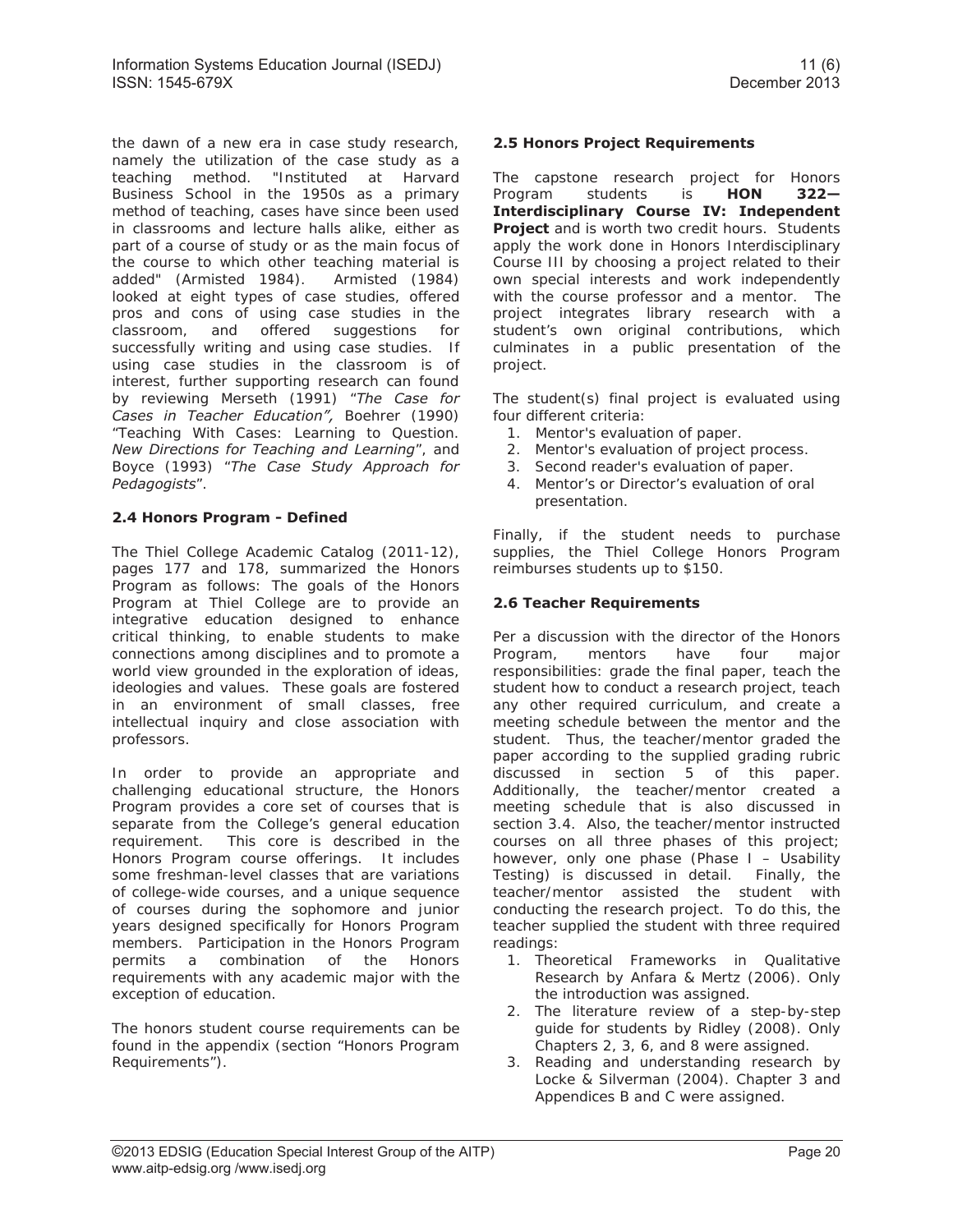## **3. METHODOLOGY**

The field of Web Design and Usability has a stepby-step approach that has been identified as a method to successfully solve a given problem.

The following section encompasses the erudite process of teaching students how to conduct a web usability study.

## **3.1 Course Organization**

To teach the honors student, the teacher explained that there is a process to be followed in order to provide the best experience for an Internet user and increase business on websites. The process of developing a web application was explained to the student and the student was advised to gather a brief background on the factors that make an interactive web experience: the Internet, databases, and HTML. The teacher also explained that a usability project was divided into three distinct phases of developing a web application: creating a prototype, defining a technical structure, and designing the interface. To aid the student's research, the teacher provided a listing of suggested readings, which included insights from Steve Krug, a web usability author, and Carolyn Snyder, a paper prototyping author, because this project focused heavily on web usability testing and the prototyping process. Due to the scope of the project, the student only created a paper prototype instead of a digital version. Finally, to ensure that the project would be completed on time, the teacher created a course meeting and due date schedule (section 3.4 and appendix).

## **3.2 Teaching Usability Study Courses**

Phase I of the student project consisted of three stages: Analysis, Prototyping, and Usability Testing. The analysis stage is very important because it involves making an evaluation of the current site. To perform this stage, a site visit is normally essential. The objective of the site visit is to learn how the users interact with the interface. Specifically, this student wanted to learn if a user can effectively conduct a search within the current Community Calendar page. In order to reach the objective of the site visit, the student scheduled a time for the site visit. Conducting a site visit can done by interviews, surveys, video, or a think-out-loud session. This student chose to conduct an interview. Once the site visit was completed, the student formulated a site visit report with the collected data. By

summarizing the site visit report, the student found that calendar event search results were simply a long list of text and only allowed the user to search for event by date. The current design did not give the user the option to customize and narrow the search or choose how to display the results (ex: monthly calendar form).

Steve Krug's (2006) book titled, *Don't Make me Think!,* honors Amazon.com for their search approach. He highlighted how most book sites prompt the user to choose from a keyword category (title, author, keyword), while Amazon.com simply allows the user to type any keyword and the search generates results. After analyzing the current web page, undertaking the site visit, researching other community calendar event web site pages, and reading Krug, the student realized that the current web page did not meet usability standards. This prompted the student to design a clearer and more professionally visual site to redesign the current Community Calendar page. Next, the student submitted a plan to redesign the Community Events page, which reduced the user time needed to find an event and resulted in increased efficiency and user confidence.

When working with the web development process, a significant term is "prototype." A prototype is an illustration of a project concept (Houde, 3). A prototype allows the user to put his or her ideas in a form that can be viewed tangibly. Many industries have varying ideas from which prototypes are formed. Materials such as paper, pencils, scissors, glue, website screenshots, Post-its, index cards, manila folders, printed objects, design software, and HTML code are used to produce a prototype in the computer science discipline (Medero, 2007).

Troy Janisch, president and founder of Icon Interactive, lays out four qualities that can be evaluated through designing prototypes. These qualities are: navigation and flow, content, layout, and functionality or interactivity. Navigation and flow is observed through user input that is based on how organized and natural the site and labels are. The effectiveness of a site's content and layout, such as the writing approach used and scarcity of information or too much clutter, can be measured through prototypes. Prototypes are also valuable to determine what functions are beneficial and enhance the interactive experience (Janisch, 2007). As represented by its qualities, a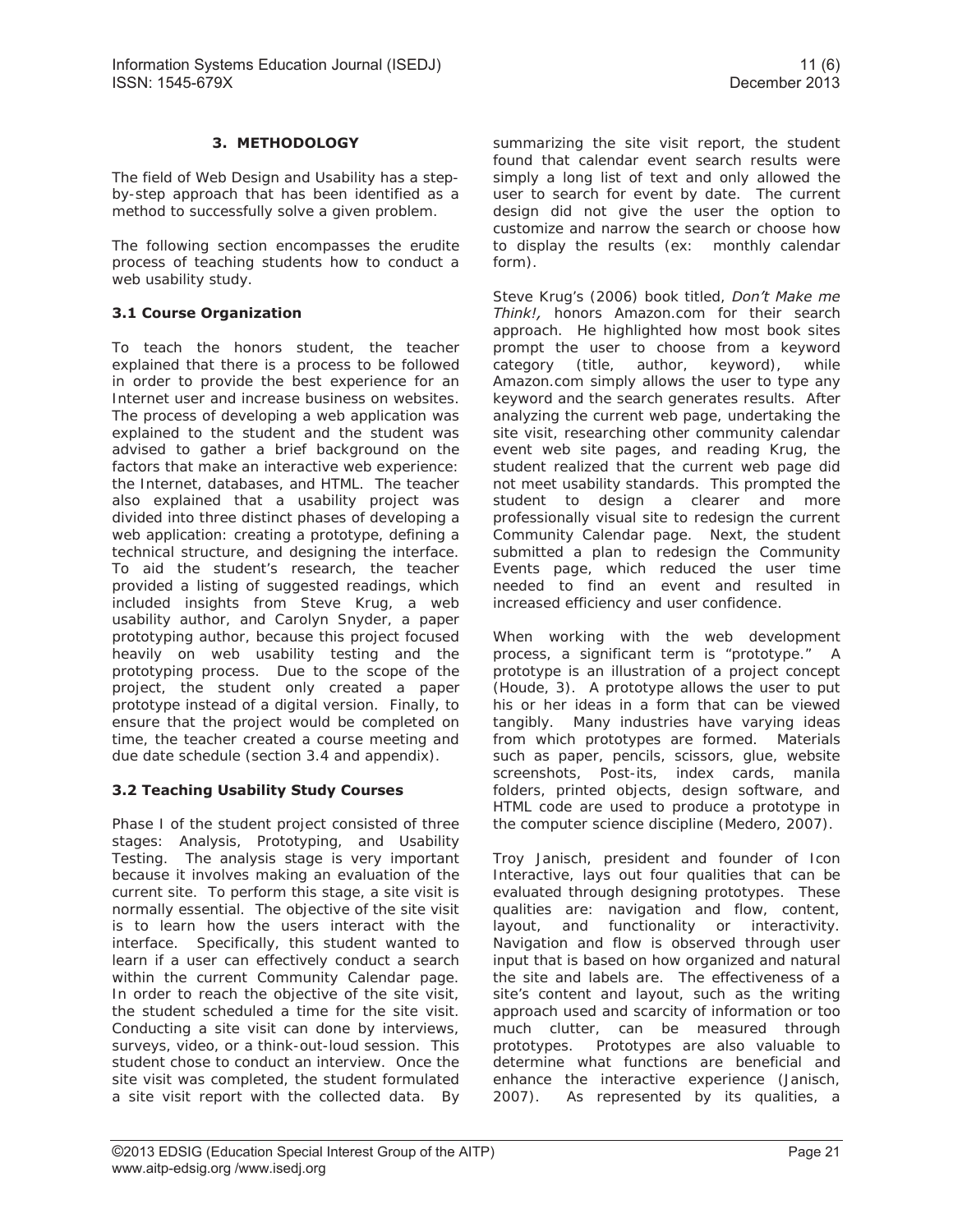prototype helps to define a professional, appealing site.

Following the analysis stage, the student began the prototyping process. It should be noted that it is common to produce multiple prototypes, and in fact, this is often necessary in order to fully meet user or client needs. This student project only included one prototype, which was simply created on notebook paper by using colored pencils. Medero (2007), an interface designer for the Linguistic Data Consortium at the University of Pennsylvania, addressed the idea that many designers think hand prototypes are not taken seriously. He explained that designers should take advantage of the simplicity of hand prototypes because it is less intimidating than a formal, high-tech sample. Medero (2007) recommended paper prototyping to "lighten the mood and engage a more diverse group," especially during usability testing.

Krug (2006) offered many recommendations for usability and effective web page design. For example, Krug discussed the label for a search button. He stated that it should simply be labeled "Search." He emphasized how easy it is to confuse a user with the label of any button, but especially the search button. The word "Search" is more effective than "Find," "Quick Find," "Quick Search," or "Keyword Search" (Krug, 67). Krug (2006) also provided further recommendations for making the experience easier for a user on keyword searches and suggested that keyword search should not demand case-sensitive words or insist on punctuation. Krug referred to this as "punishing me for not doing things your way." For example, with credit card and social security entries, the user should never have to worry about following a certain format (Krug, 164).

Drawing on these and other recommendations from Krug, the student revised the notebook prototype. The teacher reviewed the new handdrawn notebook-paper-sized prototype and gave the student permission to create a poster-sized prototype. The student made the poster-sized prototype using poster board and removable screenshots of every individual element of the current homepage and Community Calendar page. The elements of the two pages were adhered to the poster board using Velcro, which allows all elements to be moved or arranged, as the client desires. Finally, paper prototypes have a great influence on improving the final product. Within different usability testing

stages, the prototypes must be rearranged or adapted. Paper prototypes allow for more time on actually moving the improvement process along rather than spending hours editing code.

Throughout the explanation of a prototype (second stage), the term "usability testing" was used frequently and is done periodically throughout designing prototypes. Krug (2006) defined *usability* as the process of being certain that "…something works well: That a person of average (or even below average) ability and experience can use the thing…for its intended purpose without getting hopelessly frustrated" (5). Carolyn Snyder, a well-known author of prototyping, stated, "For much of its history, paper prototyping has been a tool clenched firmly in the hand of the academic researcher or usability specialist. Like any useful tool, though, its greatest potential can be reached by placing it in the hands of the non-specialist along with instructions for its proper use" (Janisch, 2004). Although Snyder focused on paper prototyping, all prototyping can be considered from this viewpoint. The purpose of creating a prototype is to follow through with a process that consists of collecting feedback from people who are prompted to perform tasks by using the given prototype (whatever prototype that may be paper or digital). It is certain that a prototype is most useful during the usability testing stage of the development process.

According to the Guide to Planning and Conducting Usability Tests (University, 2008), there are four types of tests to choose from and they can be completed at any point of the development process. These tests are: development process. explanatory, assessment, validation, and comparison. The explanatory test is executed by providing the user with a simulation of a webpage and then the user is asked to explain his or her thoughts on what the page elements do and what he or she would like to gain from the page. The assessment test is where the user is prompted to complete a task after the prototype is basically perfected and is only tested for effective implementation. The validation test is used when certain timing standards are desired to be reached in order to measure how well all the website features merge. As for the comparison test, this can be conducted at any stage of the design process and is used to compare multiple design ideas by conducting the same task using each design. In this case study, the prototype was ultimately tested using a combination of the explanatory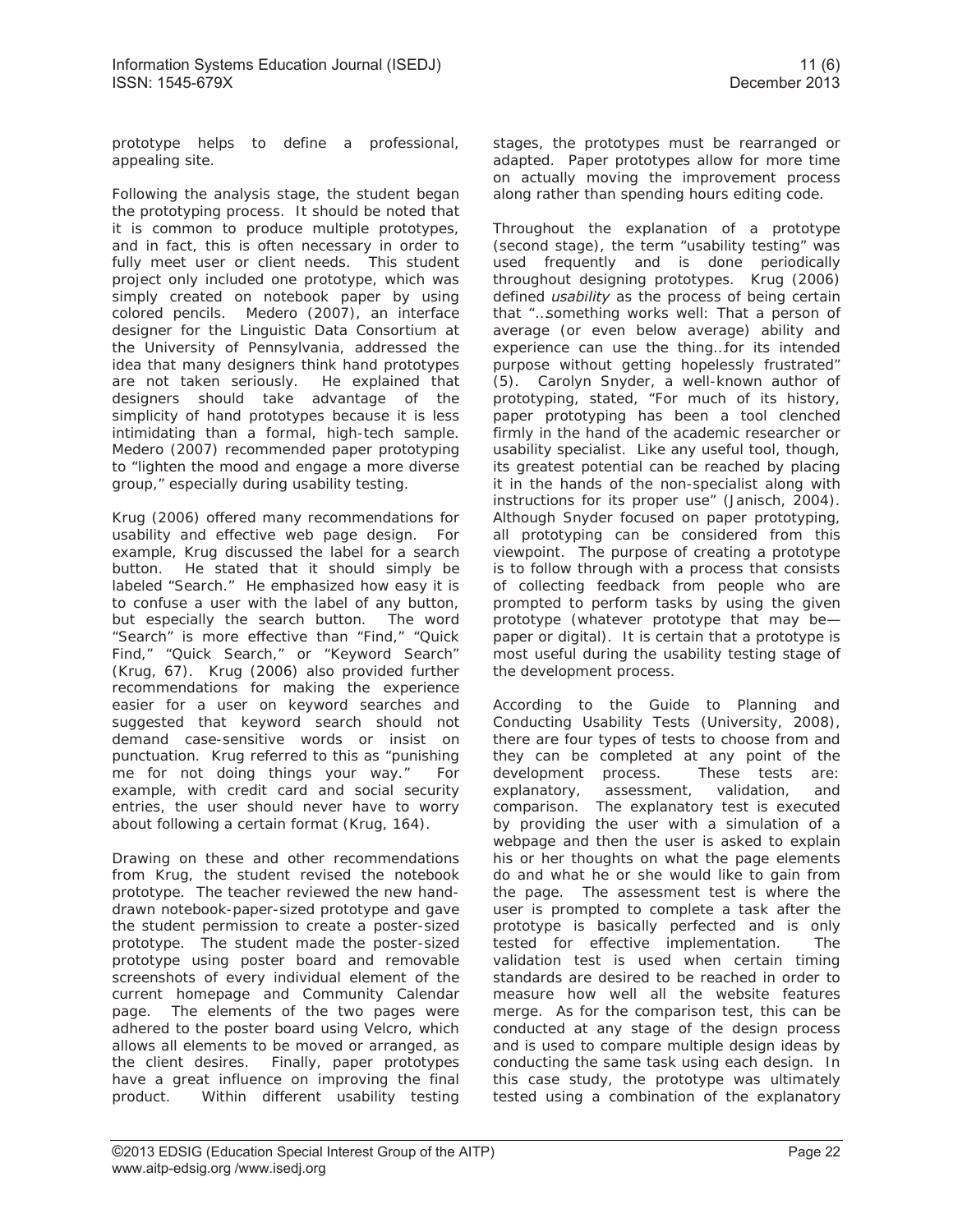and assessment methods. Also, the usability testing procedures conducted in this project replicated the suggestions by Jeffery Rubin, author of the *Handbook of Usability Testing* (Rubin, 2011).

The first step in usability testing is to professionally and effectively introduce the usability test to the test participants. This means that the proctor of the test needs to explain the purpose of the test using a prewritten script and reassure the participants that they were not being tested (University, 2008). Next, similar to Krug's script example printed in *Don't Make me Think!,* the participants should be asked to simply describe their initial thoughts of the site (150). Next, the participants should be asked to search for certain things on the site that the client desires. This can be any number of elements resulting in one or many different tests for the user to complete. A key aspect to remember during the testing is for the proctor to remain only as an observer until the participant asks for assistance, and then the proctor should encourage the participants to think out loud (University, 2008). The proctor should take notes on the notes sheet and write down his or her observations. If the proctor has questions for the participant that need clarification, the questions should be noted in a questions page left for after the test is completed. Finally, the proctor should debrief the participant by obtaining a clear understanding of the participant's overall experience and take notes of any other comments that the participant wants to share.

## **3.3 Student Project Requirements**

The director of the Honors Program only stated one requirement for the report, which was the report needed to be at least 20 pages in length. All other student project requirements were set by the teacher/mentor. Therefore, the teacher set the minimum length to the required 20 pages. Additionally, the teacher also required the student to write in APA style versus the typical MLA style used in a bachelor's degree program. This change was implemented so the teacher could reinforce how to write research papers to prepare the student for writing in a master's degree program. Finally, the teacher required the student to follow a sample outline and expand the paper as needed. Below is the outline provided:

Introduction Business Case Site Visit Prototype Usability Test Recommendations References Appendix

#### **3.4 Schedule**

As advised by the director of the Honors Program, the teacher/mentor created a meeting schedule for the student. The schedule played a major role in ensuring that the project would be completed on time. The appendix (section "Project Schedule") includes a detailed spreadsheet of meetings, lectures, and due dates.

#### **4. CASE STUDY OF STUDENT USABILITY PROJECT**

A case study can be defined as the collection and presentation of detailed information about a particular participant or small group, frequently including the accounts of subjects themselves (Case Studies, 2012).

## **4.1 Usability Testing**

To begin the usability testing, the teacher had the student create the **Usability Test Script**; the script for this project follows.

Hi, my name is [Name], and I'm going to be walking you through this session.

Let me explain why I have asked you to do this session today. I am testing a website of which I am redesigning a page and adding a database feature and I would like to see what it is like for an average person to use, rather than relying solely on my perception since I am working close to the project.

I want to make it clear right away that we are testing the site, not you. You can't do anything wrong during this session. I want to hear exactly what you are thinking, so please don't worry that you're going to hurt my feelings. I want to improve the site, so I need to know honestly what you think. As we go along, I am going to ask you to think out loud, to tell me what's going through your mind so I can take note of an average user's thinking process and perception.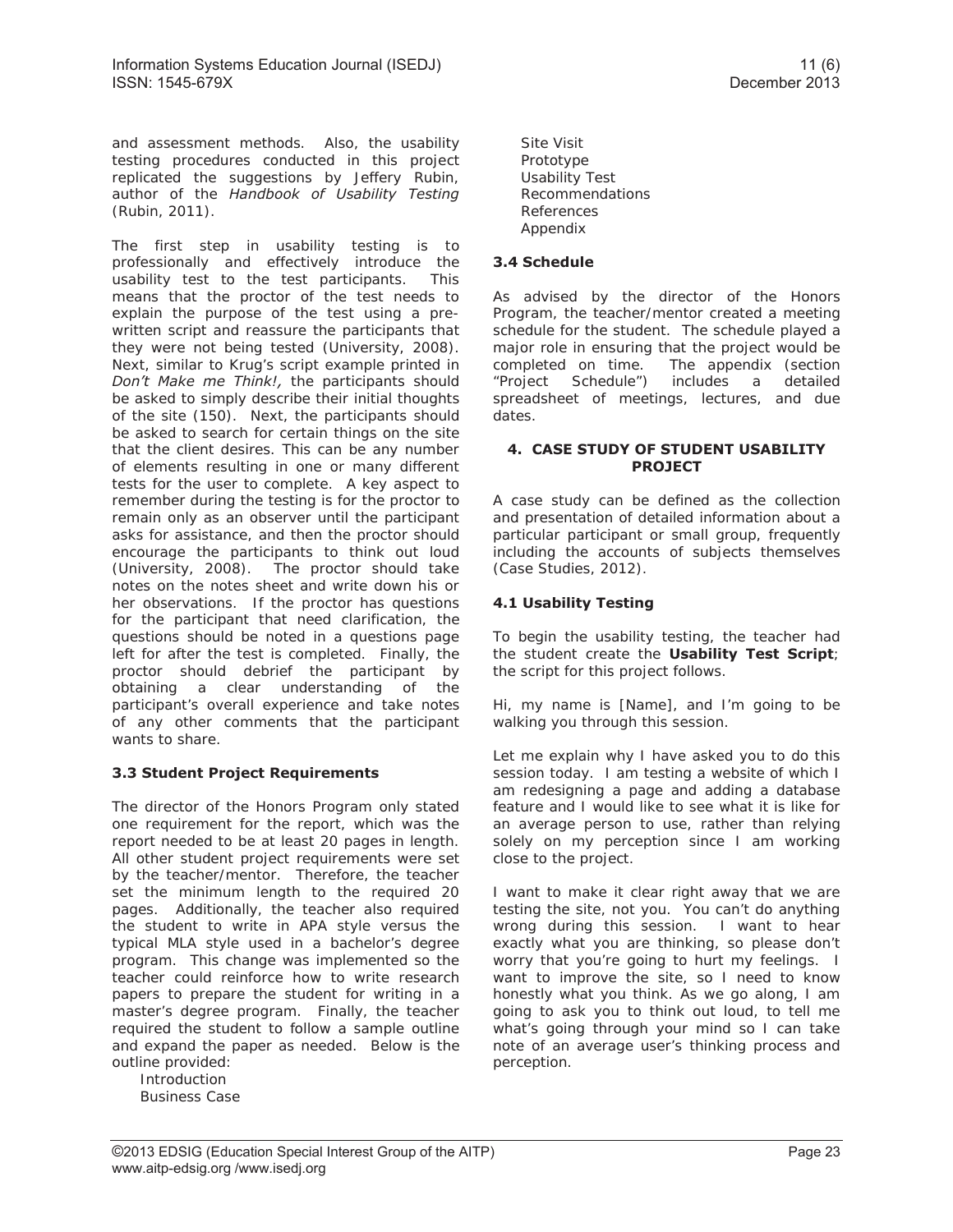If you have questions, just ask. I may not be able to answer them right away, since I am interested in how people do when they don't have someone sitting next to them, but I will try to answer any questions you still have when we're done.

If you would, I am going to ask you to sign something. It simply says that we have your permission to use the results from your session for this project. The information will only be seen by me and my honors project mentor.

Do you have any questions before we begin?

#### **DEMOGRAPHICS**

Before we look at the site, I'd like to ask you just a few quick questions to get to know you and how you currently use the Web.

Q1: First, what is your academic field of interest?

Q2: What exactly does your field of interest do? Q3: Now, roughly how many hours a week would you say you spend using the Internet?

Q4: How do you spend the time you pass on the Internet?

Q5: Do you have any favorite websites?

Q6: What is the purpose of the site?

Q7: What do you like about this site?

Q8: On a scale of one to five (one being not often at all and five being very often), how often do you use search engines to browse the Internet for what you want?

Q9A: What search engine do you prefer?

Q9B: Why do you prefer the search engine you mentioned in the previous question?

Q10: Have you ever used Bing to search for events?

Okay, awesome, thanks! We are done with the background questions and we can start looking at the site.

\*\*This test will be performed using paper prototypes rather than digital so the interaction is limited. If at any time you would naturally type something please use this sheet of paper to write down what you would type.\*\* And, anything below this (point) footer is an element that would replace another element upon interaction like a click.

#### **HOMEPAGE TESTING**

Q11A: First I'm just going to ask you to look at this page and tell me what you think it is? Q11B: What strikes you about it?

Q11C: What you think you would click on first? And, again as much as possible, it will help me if you can try to think out loud.

Q12: What would you do to find local community events?

Q13: Would you see it as beneficial to swap the search for local events button with the events box?

#### **PROMPTS TESTING**

P1: Okay, moving onto actually using the site. Now that we are on the events page, search for events in the category of education for the month of March and to print the results in calendar view

Q14: If you were to make the calendar feature better, what would you suggest?

Q15: Having the Print Results button at the bottom or top of the page, would you prefer it to be left, center, or right aligned?

P2: Okay, great! Next, what would you do to search for local bowling opportunities for the day of March 31<sup>st</sup>?

Q16: Awesome! Now, just a few questions to sum everything up…What is your overall satisfaction with the search experience on a scale of one to five? Lastly, do you have any questions that I couldn't answer during the test that you would like answered now?

Q17: And, what would you suggest to improve the homepage?

Q18: What would you suggest to improve the events page?

When the usability testing is complete, an analysis of the participant data collected is to be conducted. The easiest was to organize the data is to base the organization on the format of the notes sheet that was used to write down observations during testing. The gathered data from the one to many tests conducted should be analyzed for patterns of design dissatisfaction, wording and labeling confusion, button placement, and in this project case - overall effectiveness of the customized search database. At this point, the data gathered though the conduction of the usability test should provide significant insights to the designer/developer to create a redesigned site that the client will benefit from.

#### **4.2 Reporting Usability Testing Results**

The student analyzed each question asked during the usability test, an example of how the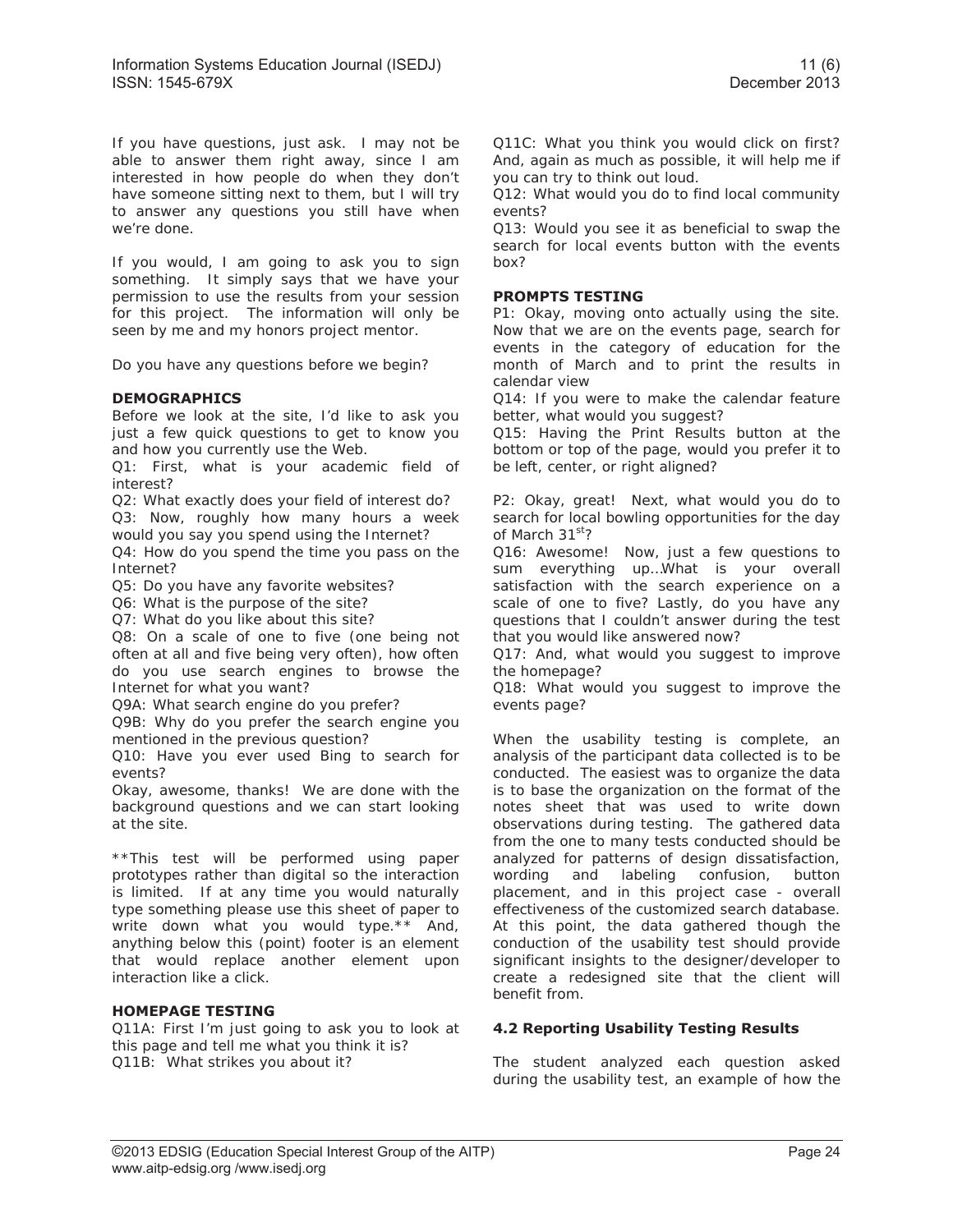student organized and then wrote up the collected data follows.

Q18: What would you suggest to improve the events page?

*Figure 1: Prompts Testing - Question 18 – Events Page Suggestions* 

| Participant | Q18                                                             |  |
|-------------|-----------------------------------------------------------------|--|
| 1           | display recent searches                                         |  |
| 2           | <b>NONE</b>                                                     |  |
| 3           | bigger font in footer                                           |  |
| 4           | make drop-down calendar bigger; add select all-print all option |  |
| 5           | add Select All option                                           |  |
| 6           | option to search with Calendar or List View results             |  |
| 7           | move select box to left under photo                             |  |
| 8           | make March 2011 a link; move Search button                      |  |
|             |                                                                 |  |

Many of the suggestions for this question were already mentioned through responses to a previous question. For example, adding a Select All printing option, viewing the results in calendar view, moving the Search button, and making the "March 2011" calendar title a link were all repetitive concerns. Others addressed displaying recent searches made by other users, increasing the size of the drop-down calendar and the font of the footer, and moving the select boxes to the left, under the event thumbnail image.

## **4.3 Case Study - Student Paper**

The table of contents created by the student is below.

| <b>INTRODUCTION</b>              | 1  |
|----------------------------------|----|
| Project Beginnings               | 1  |
| <b>Client Description</b>        | 1  |
| Problem and Proposal             | 3  |
| Scope                            | 4  |
| Development Phases               | 5  |
| PHASE 1:                         | 6  |
| Analysis                         | 6  |
| Prototyping                      | 7  |
| <b>Usability Testing</b>         | 9  |
| <b>Usability Testing Results</b> | 12 |
| <b>Background Questions</b>      | 12 |
| Homepage Testing                 | 19 |
| Prompts Testing                  | 23 |
| PHASE II:                        | 29 |
| Databases                        | 29 |
| Server-side Development          | 32 |
| Application Databases vs.        |    |
| Server Databases                 | 35 |
| PHASE III:                       | 37 |
| Client-side Development          | 37 |
| History of the Internet          | 37 |
|                                  |    |

| History of the Web         | 38 |
|----------------------------|----|
| HyperText Mark-up Language | 39 |
| CONCLUSION                 | 41 |
| <b>REFERENCES</b>          | 43 |
| <b>APPENDIX A</b>          | 46 |
| <b>APPENDIX B</b>          | 49 |
| APPENDIX C                 | 53 |
| <b>APPENDIX D</b>          | 56 |

#### **5. COURSE ANALYSIS**

The final research project required of the honors students is part of **HON 322— Interdisciplinary Course IV: Independent Project.** The director of the Honors Program distributed the grading rubric to the Honors Project Students, Mentors, and Second Readers. The grading rubric also clearly defined the grading scale for the Four Evaluation Areas mentioned in section 2.5 ("Honors Project Requirements"), and it properly assessed the student for the Honors IV Course. The grading rubric document can be found in the appendix (section "Grading Rubric").

## **6. CONCLUDING REMARKS**

Two empirical research issues limit this study. The first issue is that the study was conducted on and by a single student; further studies could be done involving a greater number of students and on a diverse population. Secondly, the experience of a single researcher may raise concerns because a single interpretation may be subjective and possibly different outcomes could have resulted if conducted by several or different researchers.

By reflecting on this case study, the researcher learned that teaching pedagogy to one student in the manner presented in the paper proved successful. The student successfully completed the research project with an "A" grade and far surpassed the expectations of the teacher. The student effectively applied the research theories and computer information systems curriculum taught in the final project.

The researcher suggests that further research should be conducted with a group of students. Additionally, the researcher would conduct a follow-up survey at the end of the course. A follow-up survey would add the quantitative elements, making the study more thorough and complete.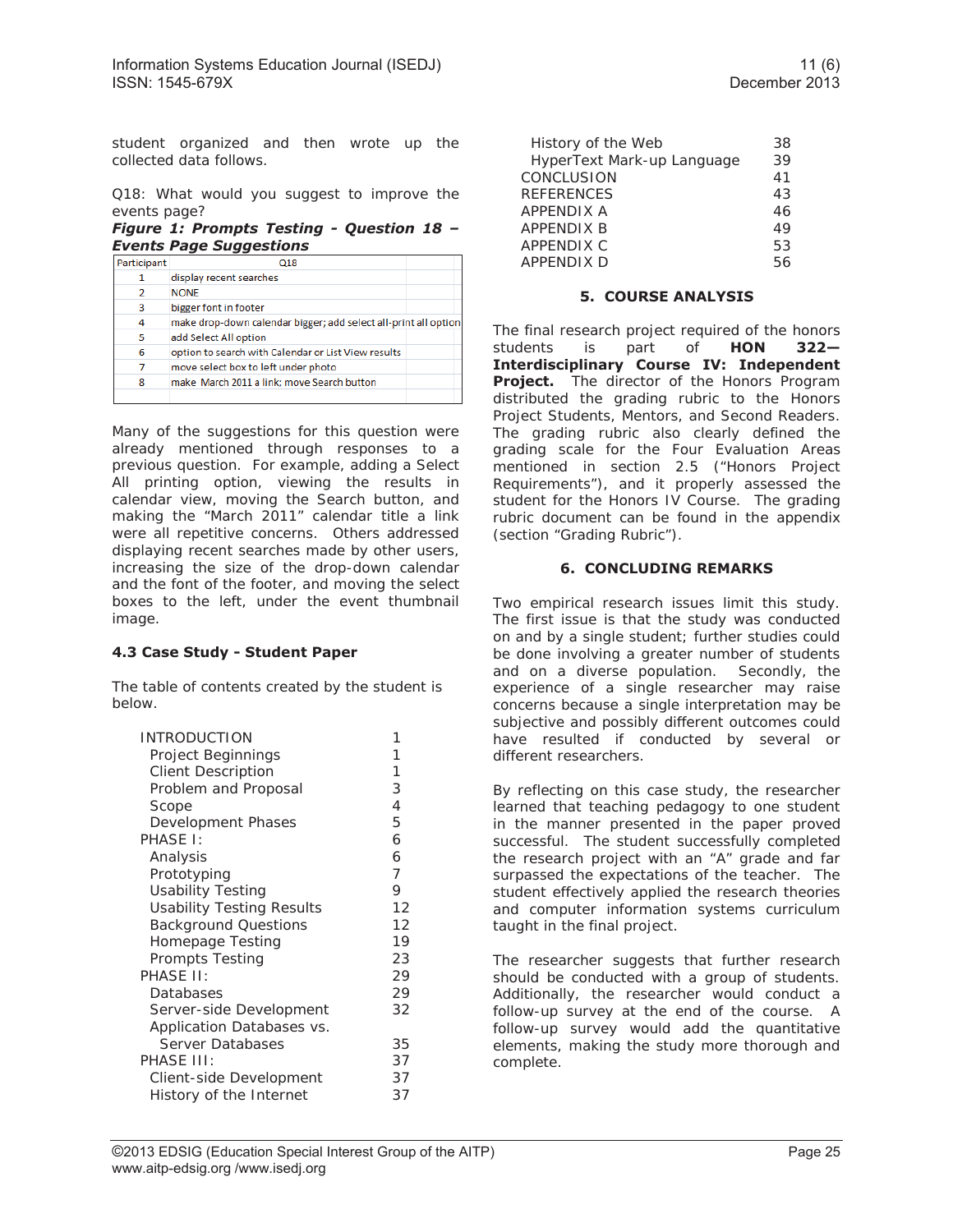In closing, the purpose of writing cases and sharing them with others is to share experience beyond the confines or limits of geography (GTTP, 2012). This case study paper presented more than just a description of sharing one experience; it shared applicable research and effective pedagogy to use in the  $21<sup>st</sup>$  Century classroom.

## **7. REFERENCES**

- Anfara, V. A., & Mertz, N. T. (2006). Introduction. *Theoretical Frameworks in Qualitative research* (pp. xiv - xxxii). London: SAGE.
- Armisted, C. (1984). How useful are case studies. *Training and Development Journal, 38 (2),* 75-77.
- Boehrer, J. (1990). Teaching with cases: Learning to question. *New Directions for Teaching and Learning, 42* 41-57.
- Boyce, A. (1993) *The Case Study Approach for Pedagogists.* Annual Meeting of the American Alliance for Health, Physical Education, Recreation and Dance. (Address). Washington DC.
- Case Studies. (n.d.). *Welcome to Writing@CSU*. Retrieved July 12, 2012, from http://writing.colostate.edu/guides/research
- GTTP. (2012). *HowToWriteAGoodCase.pdf*. Retrieved June 8, 2012, from www.gttp.org/docs/HowToWriteAGoodCase
- Houde, S. & Hill C. *What do prototypes prototype?* Retrieved February 12, 2011 from http://www.sics.se/fal/kurser/winograd-2004/Prototypes.pdf
- Janisch, T. (2004, June 1). *How good does your web site look on paper*? Retrieved February 12, 2011 from http://evolt.org/node/60331/
- Kharbach, M. (n.d.). The 21st century pedagogy teachers should be aware of. *Educational Technology and Mobile Learning*. Retrieved July 12, 2012, from http://www.educatorstechnology.com/2011/ 01/21st-century-pedagogy-teachersshould.html
- Krug, S. (2006). Don't make me think!: A common approach to web usability. Berkley, California: New Riders Publishing.
- Laudon, K., & Traver, C. (2010). E-Commerce 2011: business, technology, society. (7th Edition ed.). Upper Saddle River, NJ: Pearson - Prentice Hall.
- Locke, L. F., & Silverman, S. J. (2004). *Reading and understanding research* (2nd ed., pp. 29-58). Thousand Oaks, Calif.: Sage Publications.
- Medero, S. (2007, January 23). *Paper prototyping*. Retrieved February 12, 2011 from http://www.alistapart.com/articles/paperpro totyping/
- Merseth, K. K. (1991). *The Case for Cases in Teacher Education.* RIE. 42p. (ERIC).
- Moncur, L. (n.d.). *Quotation details.* (Quotation #25848). Retrieved from http://www.quotationspage.com/quote/2584 8.html
- Pedagogy. (n.d.). In *Oxford English Dictionary*. Retrieved from http://dictionary.oed.com
- Ridley, D. (2008). *The literature review a stepby-step guide for students* (Repr. ed., pp. 16-27, 28-33, 80-88, 117-129). Los Angeles [u.a.: SAGE.
- Rubin, J., & Chisnell, D. (2011). *Handbook of Usability Testing How to Plan, Design, and Conduct Effective Tests.* (2nd ed.). Hoboken: John Wiley & Sons, Inc..
- Thiel College. (2011). Academic-Catalog-2011- 12.pdf. *Thiel College*. Retrieved July 9, 2012, from www.thiel.edu/academics/academic\_catalog/ pdf/Academic-Catalog-2011-12.pdf
- World Bank. (n.d.). *The learning pyramid*. Retrieved from the World Bank Web sitesiteresources.worldbank.org/DEVMARKET PLACE/Resources/Handout\_The-LearningPyramid.pdf
- Yin, R. K. (1993). Advancing Rigorous Methodologies: A Review of 'Towards Rigor in Reviews of Multivocal Literatures.' *Review of Educational Research, 61,* (3).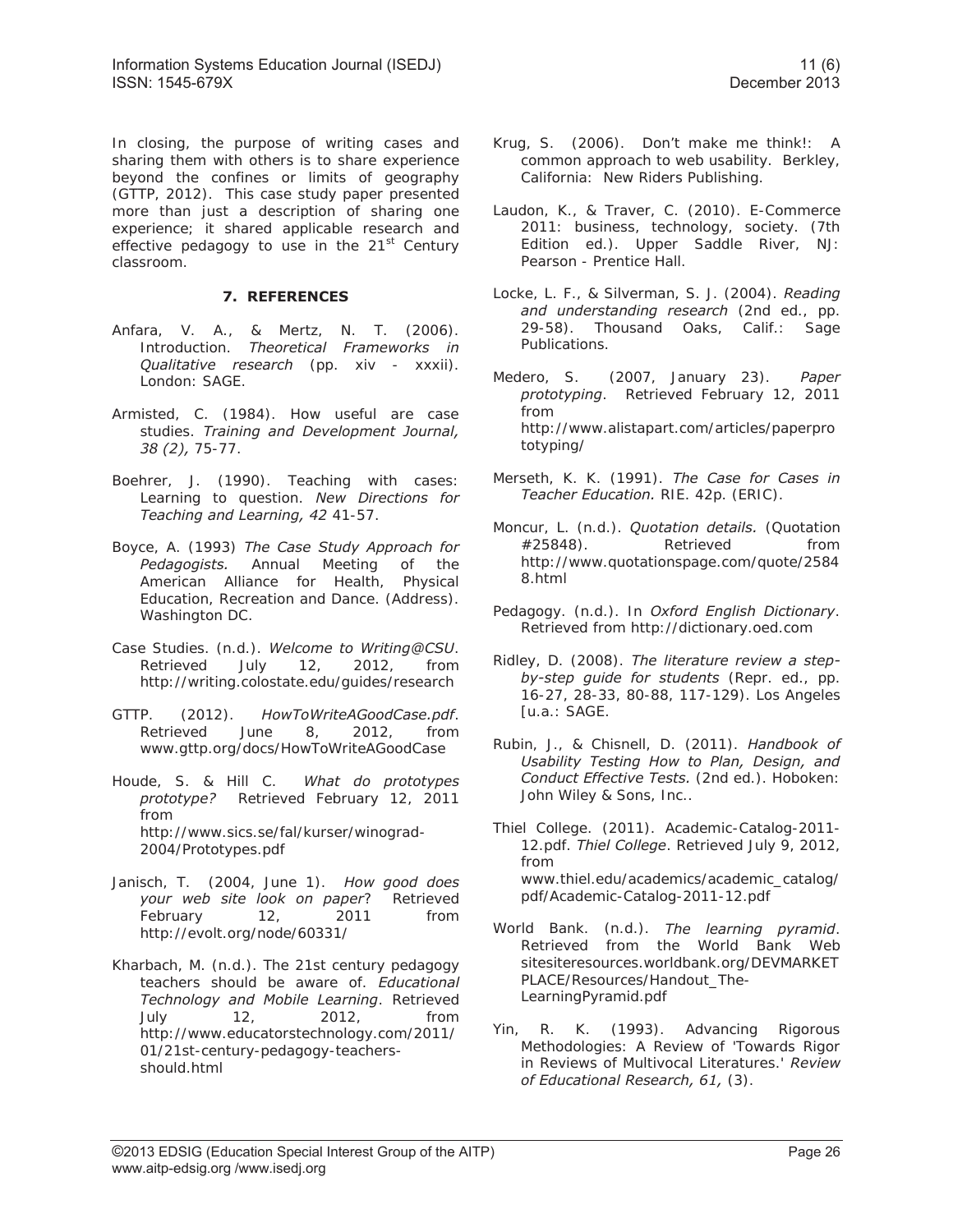# **Appendices**

#### **Honors Program Requirements**

The core of required courses, which substitutes for the general College Integrative Requirement, consists of the following:

| Course Number                | Course Name                                | <b>Course Credit Hours</b> |  |
|------------------------------|--------------------------------------------|----------------------------|--|
| <b>HON 115</b>               | History of Western Humanities I            | 4 CH                       |  |
| <b>HON 111</b>               | Oral and Written Expression I              | 3 CH                       |  |
| <b>HON 112</b>               | Oral and Written Expression II             | 3 CH                       |  |
| <b>HON 125</b>               | History of Western Humanities II           | 4 CH                       |  |
| <b>HON 132</b>               | Interpreting the Jewish and Christian      | 3 CH                       |  |
|                              | Scriptures                                 |                            |  |
| <b>HON 212</b>               | <b>Interdisciplinary Courses I</b>         | 3 CH                       |  |
| <b>HON 222</b>               | <b>Interdisciplinary Course II</b>         | 3 CH                       |  |
| <b>INDS 210</b>              | Science and Our Global Heritage I          | 4 CH                       |  |
| <b>INDS 220</b>              | Science and Our Global Heritage II         | Choose 1                   |  |
| <b>One</b>                   | natural or physical science laboratory     | 4 CH                       |  |
|                              | course                                     |                            |  |
| <b>HON 312</b>               | <b>Interdisciplinary Course III</b>        | 2 CH                       |  |
| <b>HON 322</b>               | <b>Interdisciplinary Courses IV</b>        | 2 CH                       |  |
| Foreign Language competency: | possible<br>semesters (check<br>for<br>Two | 0-6 CH                     |  |
| exemption)                   |                                            |                            |  |
| Mathematics competency       | See Below                                  | $0-4$ CH                   |  |

#### **Mathematics competency:**

For the BA degree: pass the mathematics placement test at the pre-calculus level or earn a grade of C- or higher in any math course except MATH 011 or MATH 121. 0-4 CH

**For the BS degree:** pass the mathematics placement test at the calculus entry level or earn a grade of C- or higher in MATH 141 or any calculus course. 0-4 CH

Writing Intensive Course (WIC) requirement: Satisfactory completion of five WIC courses, not more than three of which can be in the major.

**What are Writing Intensive Courses?** A student at Thiel College must completed 5 WIC courses to graduate. WIC courses can be completed in any combination of major, minor, core and elective courses that are designated as WIC. However, to fulfill the requirement no more than three courses can be in the same discipline.

#### **Course Offerings**

**HON 111—Oral and Written Expression I (3 CH)** This course for freshman Honors Program students integrates fundamental components of oral and written expression by focusing on similarities and differences between the two forms, emphasizes an introduction to learning in the liberal arts tradition, a comparison of academic and professional disciplines, critical thinking skills, ways of identifying and testing evidence and hypotheses, and the use of primary sources in writing and speech production. Offered every fall.

HON 112-Oral and Written Expression II (3 CH) This course is a continuation of HON 111. It refines the skills introduced in HON 111 and provides further opportunities for formalizing the components of oral and written expression and multidisciplinary learning. The course enables students to refine their critical thinking and problem solving skills in their oral and written analyses of the various subjects and styles of academic writing and oral expression. Students master documentation of sources and extend their knowledge of research skills and oral and written delivery modes. Offered every spring.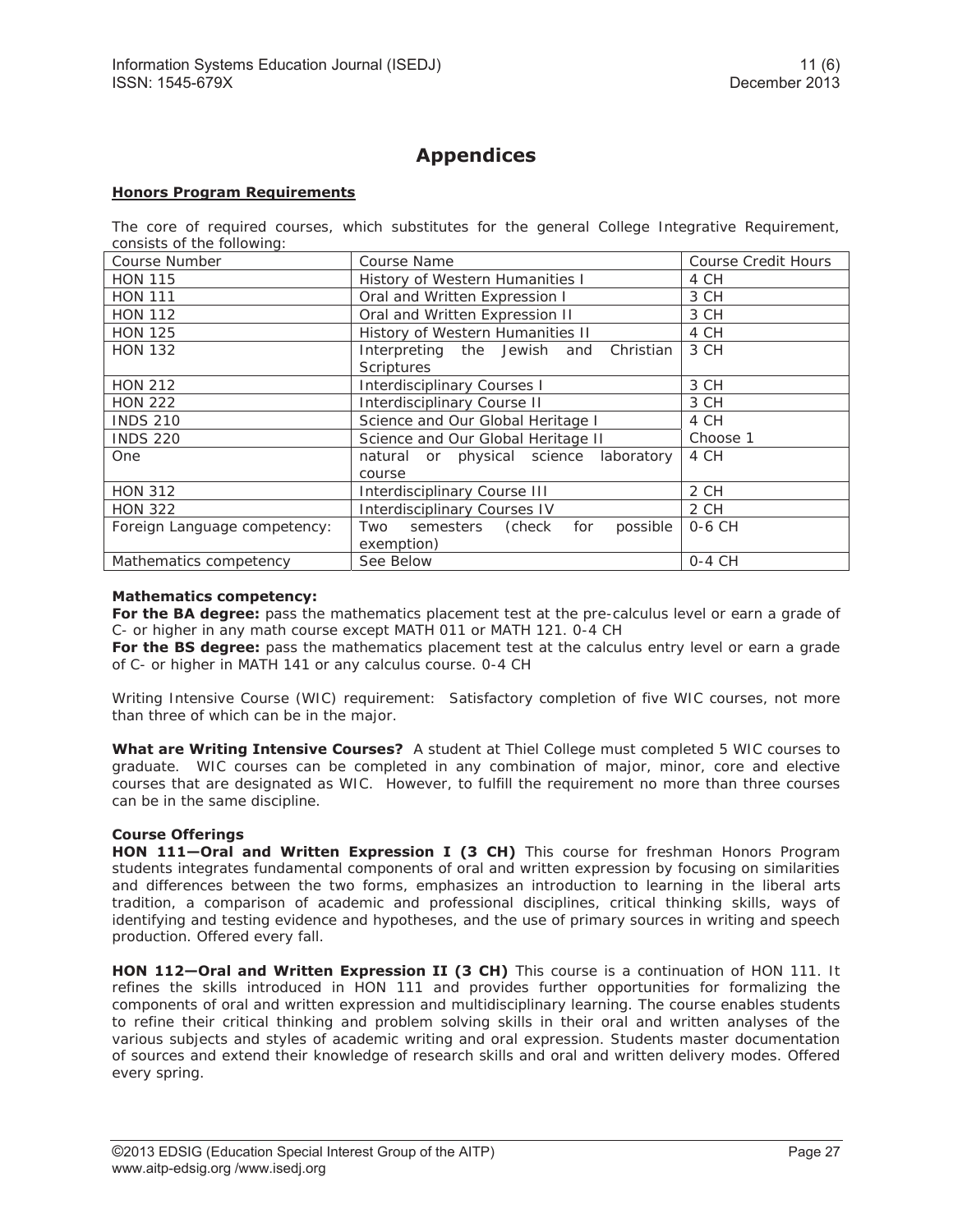**HON 115-125—History of Western Humanities I & II (4 CH)** This two-semester sequence surveys material and cultural history from antiquity through post-modernism. The interdisciplinary approach encourages students to discover connections between historical periods and artistic style periods in the areas of philosophy, religion, art, architecture, music, literature and theater. Students are encouraged to reflect critically on the connections they discover and find relationships to their own lives and experiences. This discovery/reflection model helps provide students with a context by which to understand the values of humanity both as they are expressed in the past and as they are expressed in their own lives. HON 115 offered every fall and HON 125 Offered every spring. (HON 125: WIC)

**HON 132—Interpreting the Jewish-Christian Scriptures/Honors (3 CH)** The purpose of this course is to assimilate the content, understand the structure and wrestle with the meanings of the writings included in the Judeo-Christian Scriptures. As an Honors course, a minimum amount of time will be spent on lectures that rehash either the content of the text or the biblical material. Class sessions will focus on discussion, centering upon questions, problems and insights precipitated by the readings. A basic assumption of the course is that participants will take responsibility for a thorough reading of the text and related biblical material in preparation for class. (WIC) Offered every spring.

HON 212-Interdisciplinary Course I: Identity (3 CH) The first semester of a year-long integrative course. Through a consideration of the concept of identity, students will participate in a variety of ways to gain skills in problem-solving, speaking, receptiveness to critical discussion of ideas, value centered decision-making, self-reflection and self-discovery. Offered every fall.

HON 222-Interdisciplinary Course II: Identity (3 CH) A continuation of HON 212. Offered every spring.

**HON 312—Interdisciplinary Course III: Creativity (2 CH)** This course focuses on the topic of creativity in its broadest sense, as a concept relating to an overall approach to life experience, and also its specific applications to the arts, sciences and humanities. Offered every fall.

**HON 322—Interdisciplinary Course IV: Independent Project (2 CH)** In this course students apply the work of Honors Interdisciplinary Course III by choosing a project related to their own special interests and working independently with the course professor and a mentor. The project integrates library research with students' own original contributions, culminating in a public presentation of the project. (Students who study abroad may fulfill these requirements by completing a project following their international experience.) Offered every spring.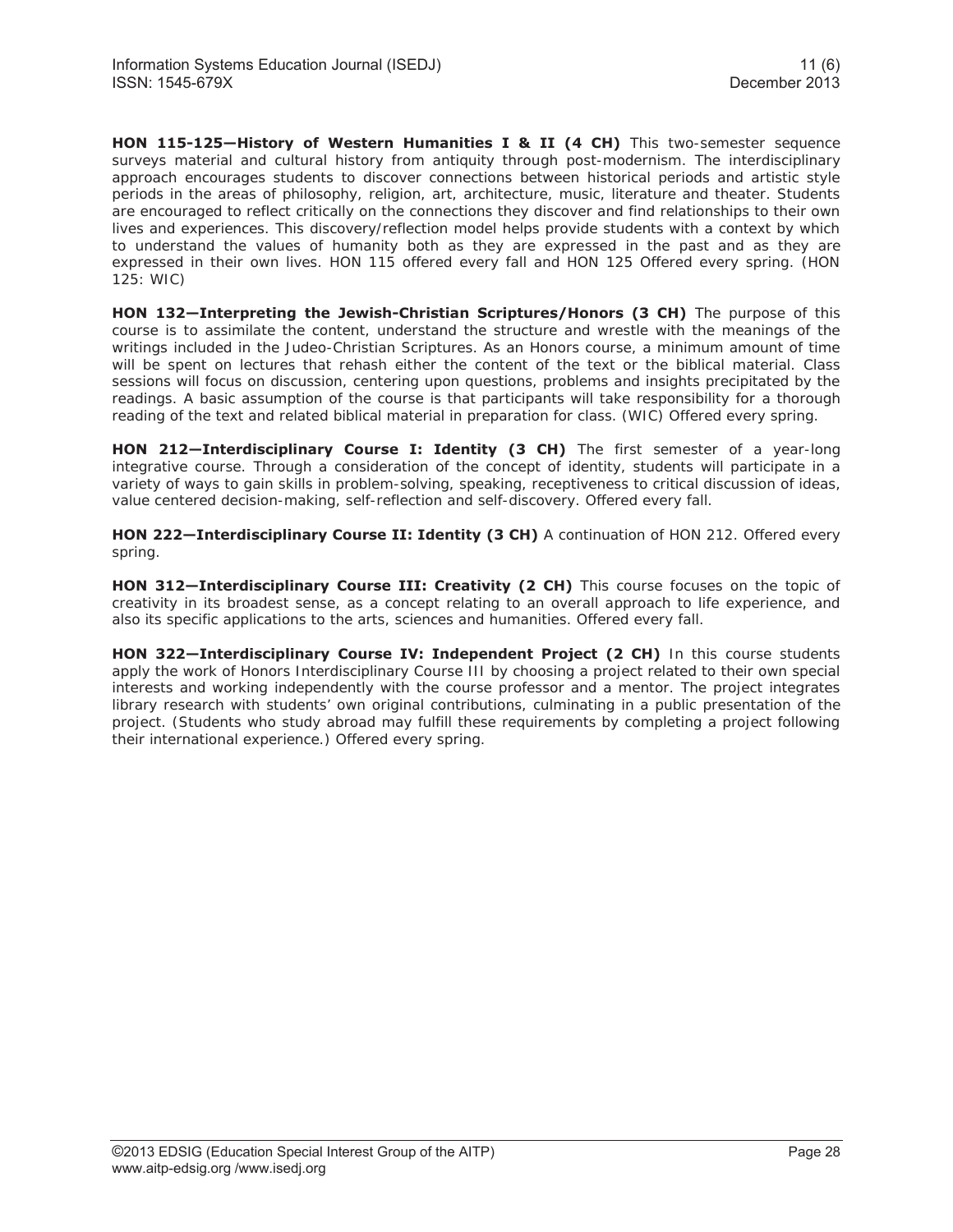## **Project Schedule**

|                    | Due at                                                                         |                                                          |              |                      |         |
|--------------------|--------------------------------------------------------------------------------|----------------------------------------------------------|--------------|----------------------|---------|
| Week #             | <b>Meeting Time</b>                                                            | Mon                                                      | Wed          | Fri                  | Sat     |
| $1 = 1/9 - 1/15$   |                                                                                |                                                          |              |                      |         |
| $2 = 1/16 - 1/22$  |                                                                                |                                                          |              |                      |         |
| $3 = 1/23 - 1/29$  | <b>Discuss</b><br>New Project                                                  | Meeting<br>11:00                                         |              | Meetin<br>g<br>11:00 |         |
| $4 = 1/30 - 2/5$   | Title<br>Thesis<br><b>Current Site</b><br>Prototype<br>-Tables<br>-Field Names | Meeting<br>11:00                                         |              |                      |         |
| $5 = 2/6 - 2/12$   | Introduction                                                                   | Meeting<br>11:00<br>Teach<br><b>Usability</b><br>Pro Mgt |              |                      |         |
| $6 = 2/13 - 2/19$  | Revised Intro                                                                  | Meeting<br>11:00<br>Teach<br>Phase I<br>Phase II         |              |                      |         |
| $7 = 2/20 - 2/26$  |                                                                                |                                                          |              |                      |         |
| $8 = 2/27 = 3/5$   | Intro, Phase I & II<br>Due by Midterm break                                    |                                                          |              |                      |         |
| $9 = 3/6 - 3/12$   |                                                                                |                                                          |              |                      |         |
| $10 = 3/13 - 3/19$ | 1. Review Paper -<br>Intro, Phase I & II<br>2. Teach - Phase III               | Meeting<br>11:00<br>Teach<br>Phase III                   |              |                      |         |
| $11 = 3/20 - 3/26$ |                                                                                |                                                          |              |                      |         |
| $12 = 3/27 - 4/2$  |                                                                                |                                                          |              |                      |         |
| $13 = 4/3 - 4/9$   | Conclusion                                                                     |                                                          |              |                      |         |
| $14 = 4/10 - 4/16$ | Presentation                                                                   |                                                          |              |                      | Present |
| $15 = 4/17 - 4/23$ | Revisions                                                                      |                                                          |              |                      |         |
| $16 = 4/24 - 4/30$ | Paper Due                                                                      |                                                          | Paper<br>Due |                      |         |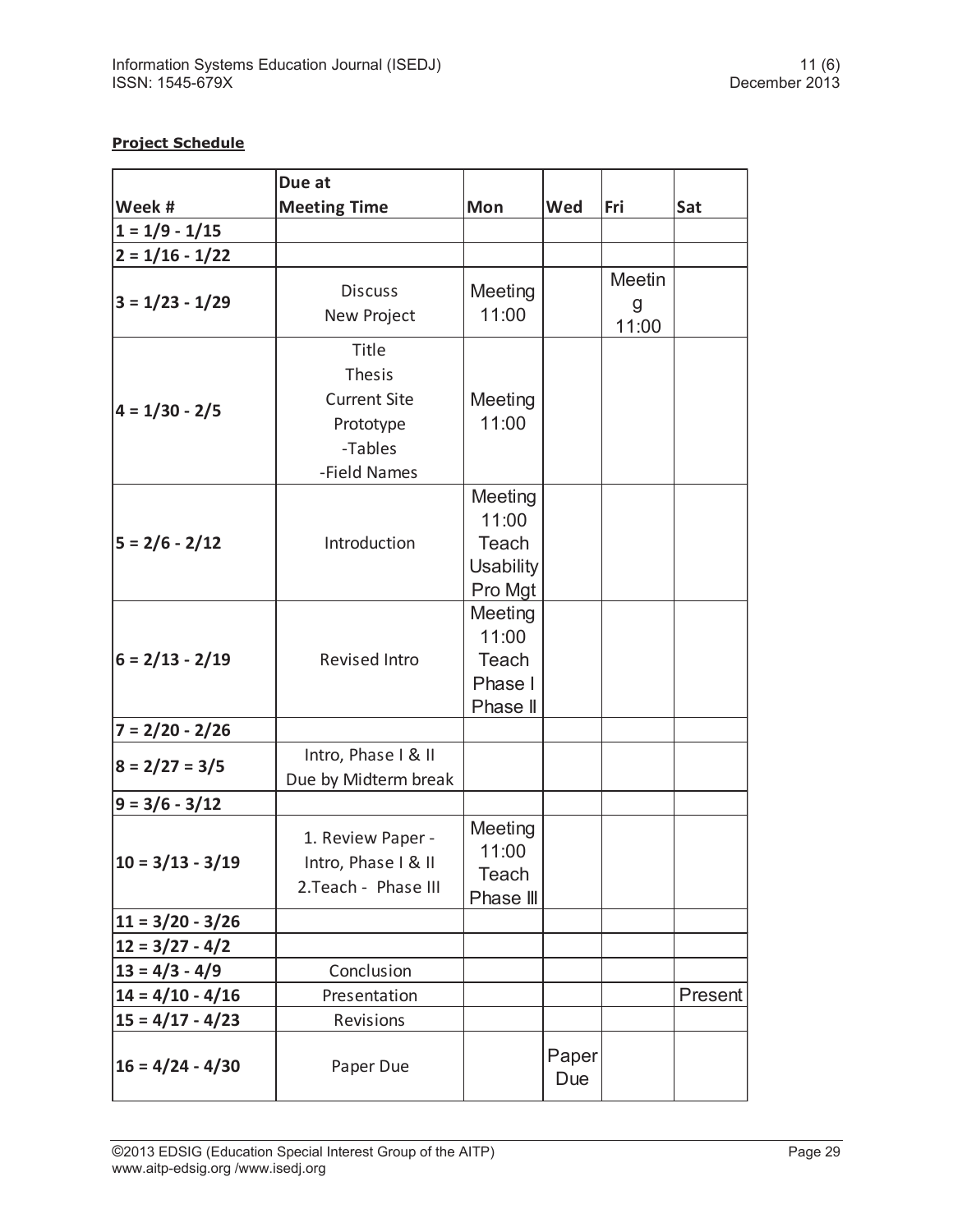## **Grading Rubric**

#### **Designed by Dr. Beth Parkinson**

- TO: Honors Project Students, Mentors, and Second Readers
- RE: Grading for Honors IV Course

#### **I. General Grading Scale**

A certain percentage of the total grade will be allotted to each of four areas of evaluation.

- 1. Mentor's evaluation of paper = 45%
- 2. Mentor's evaluation of project process = 25%
- 3. Second reader's evaluation of paper = 15%
- 4. Evaluation of oral presentation = 15%

200 points represents the total points available for the course. Converting these points into percentages:

- 1. Mentor's evaluation of paper = 90 total possible points  $81 - 90 = A$  range  $63 - 71 = C$  range  $72-80 = B$  range  $54-62 = D$  range
- 2. Mentor's evaluation of project process = 50 total possible points 45-50 = A range 35-39 = C range  $40-44 = B$  range  $30-34 = D$  range
- 3. Second reader's evaluation of paper = 30 total possible points  $27 - 30 = A$  range  $21 - 23 = C$  range  $24 - 26 = B$  range  $18 - 20 = D$  range
- 4. My evaluation of oral presentation = 30 total possible points  $27 - 30 = A$  range  $21 - 23 = C$  range  $24 - 26 = B$  range 18-20 = D range

Grades for each of the four areas will be given as points. The total points will be added to determine the final letter grade.

180-200 = A range 140-159 = C range 160-179 = B range 120-139 = D range

IMPORTANT NOTE TO STUDENTS: Attending all class meetings is a course requirement. If you cannot attend a class meeting, call or leave me a voice mail prior to the meeting. You are responsible for knowing all information given out at all meetings. You are allowed one absence without penalty. Five points will be deducted from your semester point total for each absence after the first one. Only dire circumstances will be granted an exception.

ALL PROJECTS WILL BE ASSEMBLED IN A BINDER AND KEPT ON DISPLAY IN THE HONORS PROGRAM CENTER.

#### **II. Grading Criteria for the Four Evaluation Areas**

- 1. Mentor's evaluation of paper evaluation criteria
	- a. Format in accordance with agreed-upon discipline style (e.g., MLA, APA, journal publication style of a particular discipline). Includes general format, citations in the text, references, correct Internet citations, etc.
	- b. Well-written introductory section, appropriate lead-in to topic.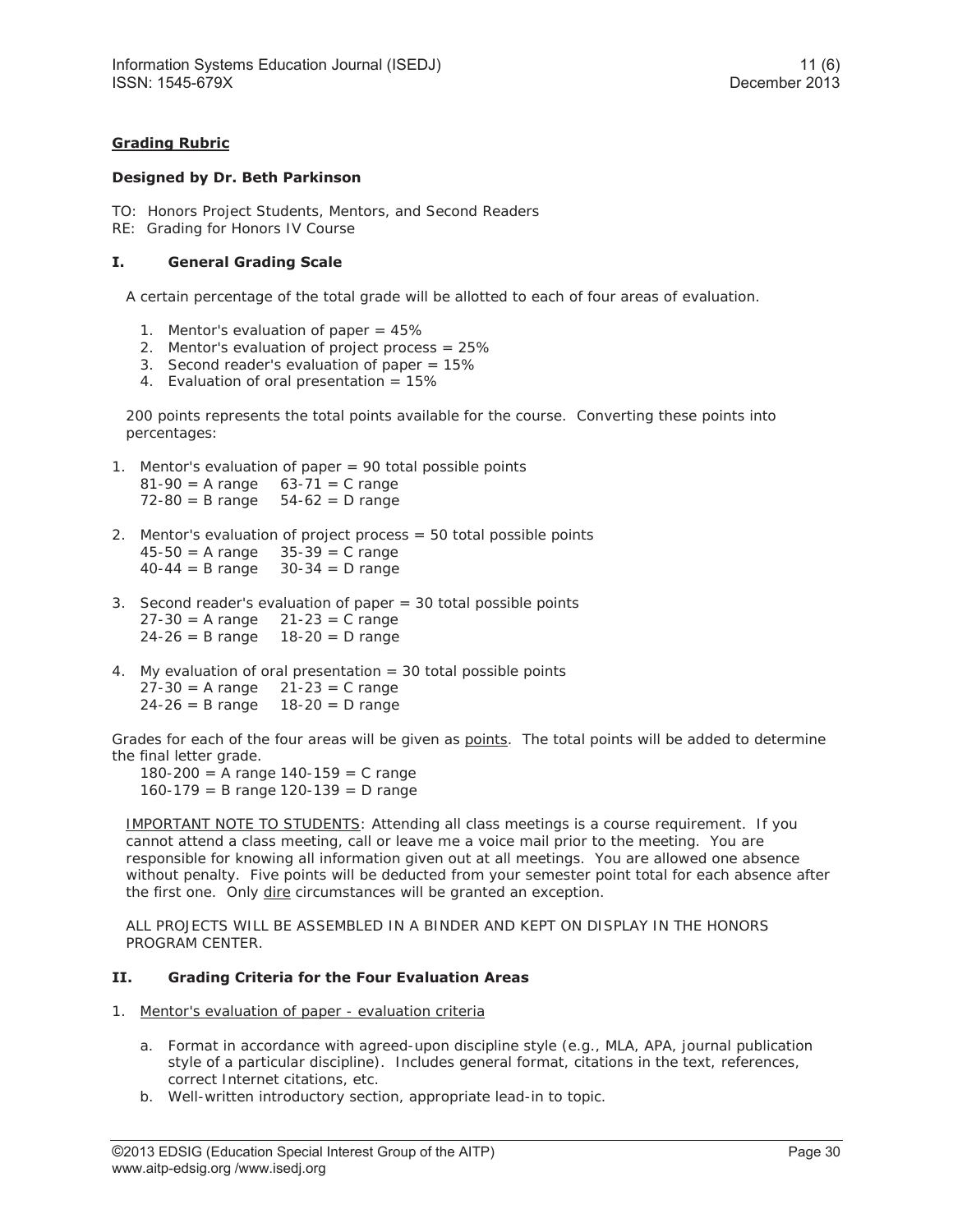- c. Clearly explained topic or thesis.
- d. Good general organization of material logical flow of ideas.
- e. Adequate review of relevant literature or related research findings.
- f. Adequate transitions between various ideas and sections of the paper.
- g. Good explanations of terminology used.
- h. If charts, graphs, tables, or figures are used, are they easily understood and well set-up?
- i. Spelling, grammar.

"a" through "i" are criteria which are applicable throughout the entire paper. "j" through "n" are applicable specifically to the section of the paper presenting a creative, original, "hands on" element.

- j. Is your position, argument, or solution clearly stated?
- k. Is there a clear distinction between factual information and opinion?
- l. Use of information cited earlier in the paper to support ideas supportive evidence.
- m. Are the positions, arguments, data analyses, and/or solutions logical, feasible, workable, realistic?
- n. Do you present your viewpoint in a convincing manner?
- o. Ending of paper Whether the ending is a summary, conclusion, or overview, is the ending well integrated into the paper, and not just a few sentences "tacked on?"

#### 2. Mentor's evaluation of project process - evaluation criteria

One of the purposes of this course is to give students the opportunity to work with a faculty mentor. This is intended to be an integral part of the research process, providing a valuable learning experience.

This portion of the grade is not dependent upon the ease or difficulty of executing the project, since it is expected that everyone encountered some difficult periods throughout the semester. The evaluation is based on the following:

- a. Appointments made and kept by the student, or rescheduled if he/she could not keep the appointment.
- b. The student turned in promised work on time, or made satisfactory arrangements for an extension.
- c. \* The student and mentor interacted in a real working relationship, rather than the student doing an independent project (\* an especially important criterion).
- d. Student and mentor maintained a dialogue concerning suggestions and possible improvements for the paper.
- e. The student took the initiative in reviewing the relevant literature, using the mentor as a guide, rather than a source for material.
- f. The student took the initiative in writing the creative, original, "hands on" portion of the paper, using the mentor as a guide, rather than a source for ideas.

#### 3. Second reader evaluation of the paper - evaluation criteria

This evaluation will use all the criteria used by the mentor (p.  $2 \pi a \pi$  through "o") in evaluating the paper.

#### 4. Evaluation of the oral presentation - evaluation criteria

- a. Length of presentation close to the 12-15 minute time limit.
- b. Good introduction to the topic.
- c. Clear explanation of theme or topic.
- d. Citation of relevant literature related to the topic.
- e. Good transitions between ideas.
- f. Selective use of materials inclusion of important information, exclusion of less important material not needed for the oral presentation.